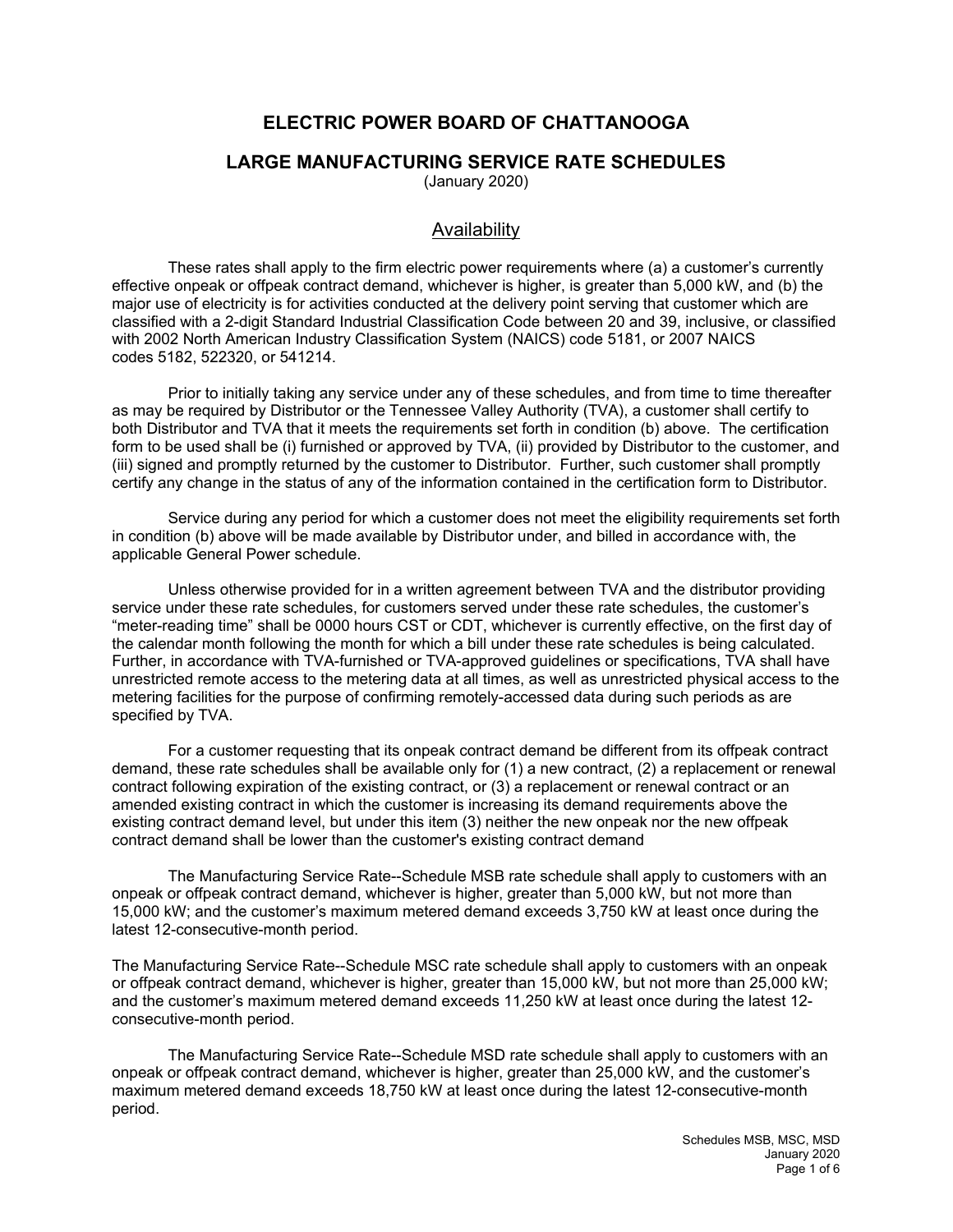#### Character of Service

Alternating current, single- or three-phase, 60 hertz. Power shall be delivered at a transmission voltage of 161 kV or, if such transmission voltage is not available, at the highest voltage available in the vicinity, unless at the customer's request a lower standard voltage is agreed upon.

#### Base Charges

The base charges for Schedule MSB, Schedule MSC, and Schedule MSD are set forth under the Base Charges Attachment to this Large Manufacturing Service Rate Schedules document. Any references to the Base Charges section of Schedule MSB, Schedule MSC, and Schedule MSD will be deemed to include the Base Charges Attachment.

#### Adjustment

The base demand and energy charges shall be increased or decreased in accordance with the current Adjustment Addendum published by TVA.

Loss adjustments are made to the monthly FCA adjustment under the Adjustment Addendum to recognize additional distribution cost of providing service to the retail customers. The loss factors applied to customers that own the transformation facilities and take service at the bulk transmission of 161 kV or higher shall be set to 0%.

#### Facilities Rental Charge

There shall be no facilities rental charge under these rate schedules for delivery at bulk transmission voltage levels of 161 kV or higher. For delivery at less than 161 kV, there shall be added to the customer's bill a facilities rental charge. This charge shall be 36¢ per kW per month except for delivery at voltages below 46 kV, in which case the charge shall be 93¢ per kW per month for the first 10,000 kW and 73¢ per kW per month for the excess over 10,000 kW. Such charge shall be applied to the higher of (1) the highest billing demand established during the latest 12-consecutive-month period or (2) the customer's currently effective onpeak or offpeak contract demand, whichever is higher, and shall be in addition to all other charges under these rate schedules, including minimum bill charges.

#### Reactive Demand Charges

If the reactive demand (in kVAR) is lagging during the 30-consecutive-minute period beginning or ending on a clock hour of the month in which the customer's highest metered demand occurs, there shall be added to the customer's bill a reactive charge of \$1.46 per kVAR of the amount, if any, by which the reactive demand exceeds 33 percent of such metered demand. If the reactive demand (in kVAR) is leading during the 30-consecutive-minute period beginning or ending on a clock hour of the month in which the customer's lowest metered demand (excluding any metered demands which are less than 25 percent of the highest metered demand) occurs, there shall be added to the customer's bill a reactive charge of \$1.14 per kVAR of the amount of reactive demand. Such charges shall be in addition to all other charges under these rate schedules, including minimum bill charges.

#### Determination of Seasonal Periods

Summer Period shall mean the June, July, August, and September billing months. Winter Period shall mean the December, January, February, and March billing months. Transition Period shall mean the April, May, October, and November billing months.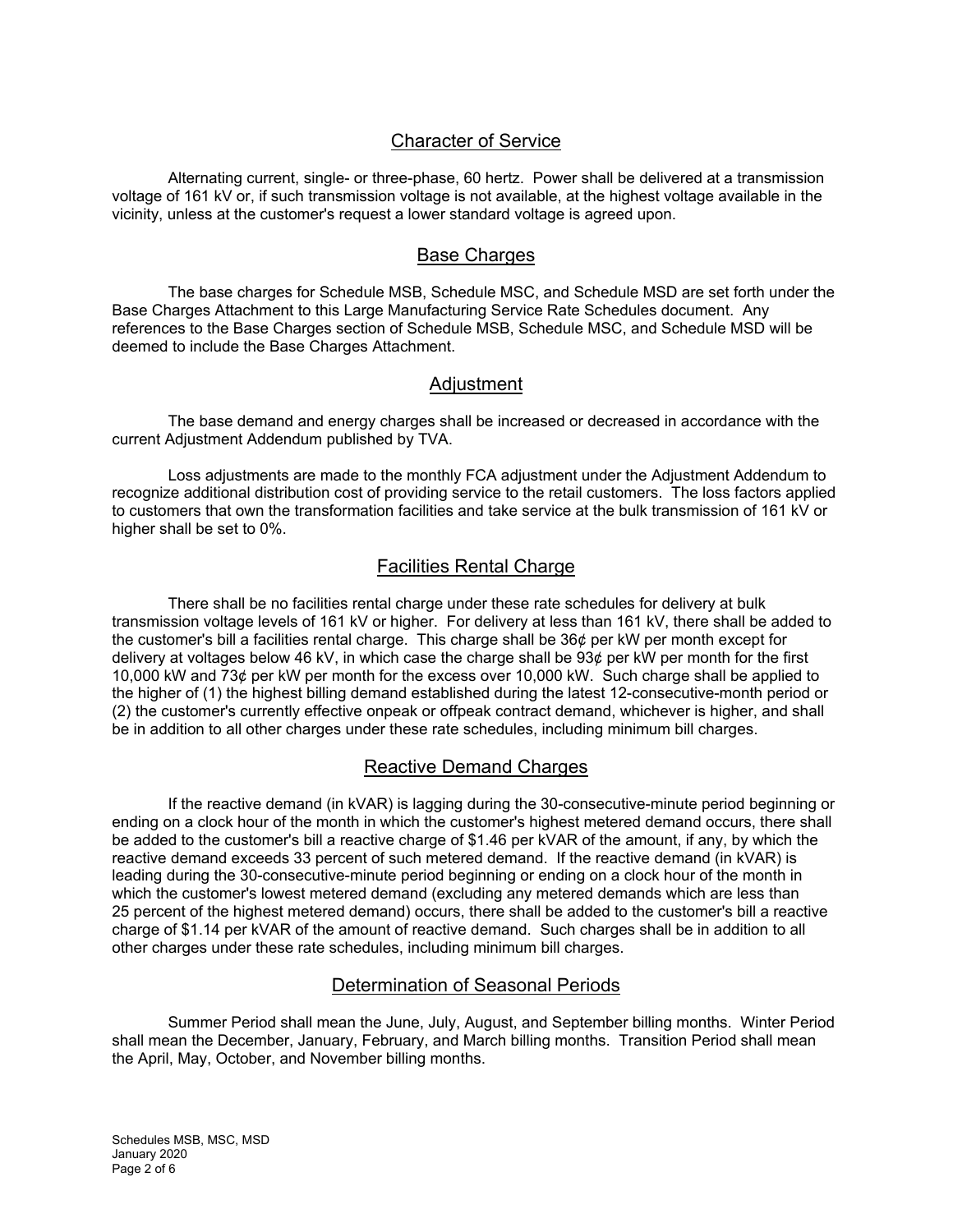#### Determination of Onpeak and Offpeak Hours

Except for Saturdays, Sundays, November 1, and the weekdays that are observed as Federal holidays for New Year's Day, Memorial Day, Independence Day, Labor Day, Thanksgiving Day, and Christmas Day, Onpeak hours for each day shall for purposes of these rate schedules be from 1 p.m. to 7 p.m. during the months of April, May, June, July, August, September and October and from 4 a.m. to 10 a.m. during the months of January, February, March, November, and December. For all other hours of each day and all hours of such excepted days shall be offpeak hours. Such times shall be Central Standard Time or Central Daylight Time, whichever is then in effect. Said onpeak and offpeak hours are subject to change by TVA. In the event TVA determines that such changed onpeak and offpeak hours are appropriate, it shall so notify Distributor at least 12 months prior to the effective date of such changed hours.

#### Determination of Onpeak and Offpeak Demands, Maximum Metered Demand, and Energy Amounts

The onpeak and offpeak kWh for any month shall be the energy amounts taken during the respective hours of the month designated under these rate schedules as onpeak and offpeak hours; provided, however, that notwithstanding the metered energy amount, the offpeak energy for any month shall in no case be less than the product of (1) the offpeak billing demand as calculated in the last paragraph below and (2) 110 hours (reflecting a 15 percent load factor applied to the average number of hours in a month).

Distributor shall meter the onpeak and offpeak demands in kW of all customers taking service under these rate schedules. The onpeak metered demand and offpeak metered demand for any month shall be determined separately for the respective hours of the month designated under these rate schedules as onpeak and offpeak hours and, in each case, shall be the highest average during any 30 consecutive-minute period beginning or ending on a clock hour.

Except as provided below, (1) the onpeak billing demand shall be the highest onpeak metered demand in the month, (2) the offpeak billing demand shall be the highest offpeak metered demand in the month, and (3) the maximum billing demand shall be the higher of the onpeak billing demand or offpeak billing demand in the month.

The onpeak billing demand shall in no case be less than the sum of (1) 30 percent of the first 5,000 kW, (2) 40 percent of the next 20,000 kW, (3) 50 percent of the next 25,000 kW, (4) 60 percent of the next 50,000 kW, (5) 70 percent of the next 100,000 kW, (6) 80 percent of the next 150,000 kW, and (7) 85 percent of all kW in excess of 350,000 kW of the higher of the currently effective onpeak contract demand or the highest onpeak billing demand established during the preceding 12 months.

The offpeak billing demand shall in no case be less than the sum of (1) 30 percent of the first 5,000 kW, (2) 40 percent of the next 20,000 kW, (3) 50 percent of the next 25,000 kW, (4) 60 percent of the next 50,000 kW, (5) 70 percent of the next 100,000 kW, (6) 80 percent of the next 150,000 kW, and (7) 85 percent of all kW in excess of 350,000 kW of the higher of the currently effective offpeak contract demand or the highest offpeak billing demand established during the preceding 12 months.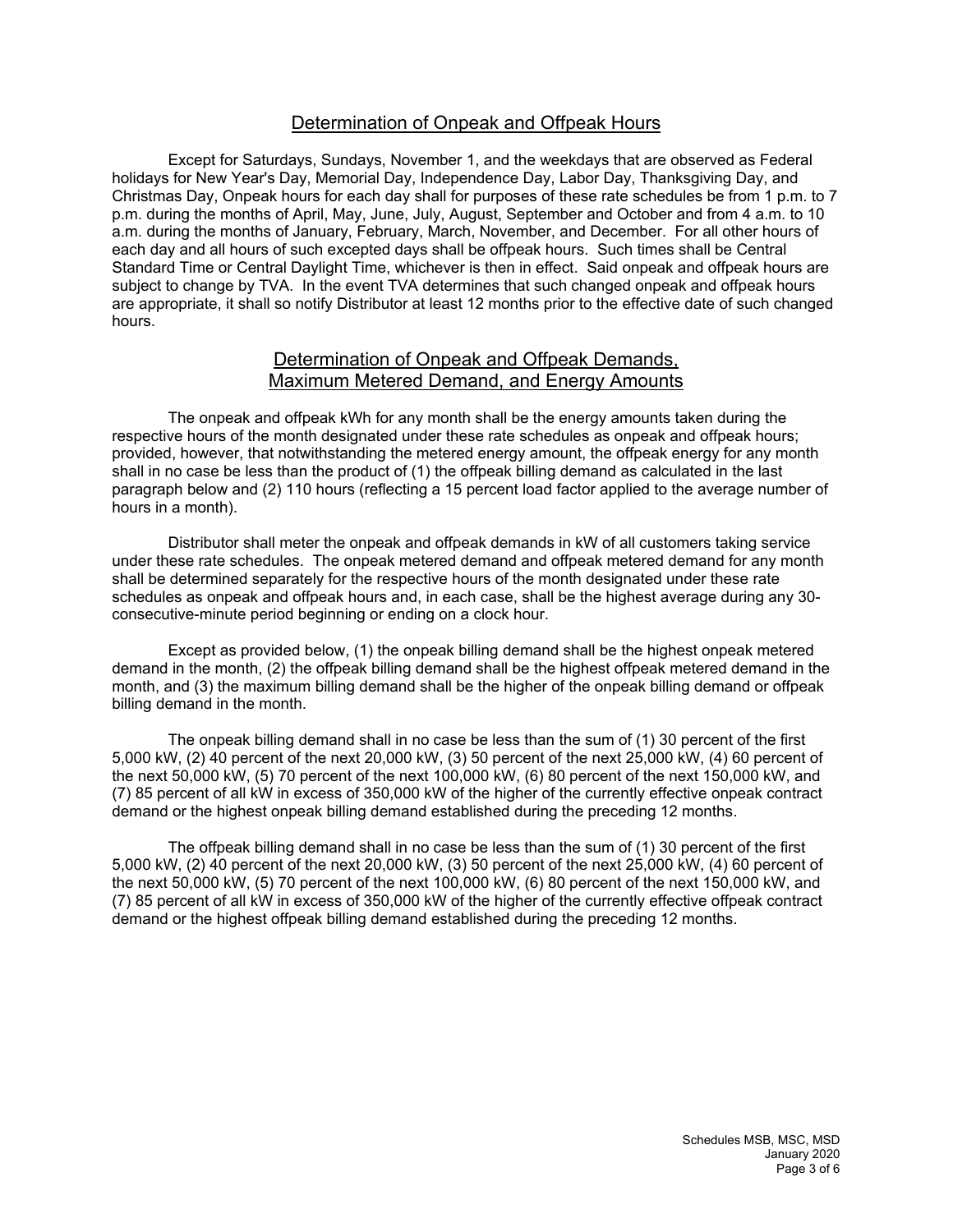#### Minimum Bill

The monthly bill under these rate schedules, excluding any facilities rental charges and any reactive charges, shall not be less than the sum of (1) the base customer charge and administrative charge, (2) the portion of the base demand charge, as adjusted, applicable to onpeak billing demand applied to the customer's onpeak billing demand, (3) the portion of the base demand charge, as adjusted, applicable to maximum billing demand applied to the to the customer's maximum billing demand, (4) the base onpeak energy charge, as adjusted, applied to the customer's onpeak energy takings, and (5) the base offpeak energy charge, as adjusted, applied to the higher of customer's actual offpeak energy takings or the minimum offpeak energy takings amount provided for in the first paragraph of the section of these rate schedules entitled "Determination of Onpeak and Offpeak Demands, Maximum Metered Demand, and Energy Amounts." Notwithstanding the foregoing, amounts calculated under any fuel cost adjustment that is included in the Adjustment Addendum shall not be applied to any billed offpeak energy that exceeds the metered offpeak energy.

Excess demand charges are excluded from this calculation.

Distributor may require minimum bills higher than those stated above, including, without limitation, charges to cover any additional metering and related costs.

#### Contract Requirement

Distributor shall require contracts for all service provided under these rate schedules. The contract for Schedule MSB and Schedule MSC customers shall be for an initial term of at least 5 years and any renewals or extensions of the initial contract shall be for a term of at least 1 year; after 10 years of service, any such contract for the renewal or extension of service may provide for termination upon not less than 4 months' notice. The contract for Schedule MSD customers shall be for an initial term of at least 5 years and any renewals or extensions of the initial contract shall be for a term of at least 5 years; after 10 years of service, any such contract for the renewal or extension of service may provide for termination upon not less than 16 months' notice. The customer shall contract for its maximum requirements, which shall not exceed the amount of power capable of being used by customer, and Distributor shall not be obligated to supply power in greater amount at any time than the customer's currently effective onpeak or offpeak contract demand. If the customer uses any power other than that supplied by Distributor under these rate schedules, the contract may include other special provisions. The rate schedule in any power contract shall be subject to adjustment, modification, change, or replacement from time to time as provided under the power contract between Distributor and TVA.

### Payment

Bills under these rate schedules will be rendered monthly. Any amount of the bill that is unpaid after the due date specified on bill may be subject to additional charges under Distributor's standard policy.

#### Single-Point Delivery

The charges under these rate schedules are based upon the supply of service through a single delivery and metering point, and at a single voltage. If service is supplied to the same customer through more than one point of delivery or at different voltages, the supply of service at each delivery and metering point and at each different voltage shall be separately metered and billed.

Service is subject to Rules and Regulations of Distributor.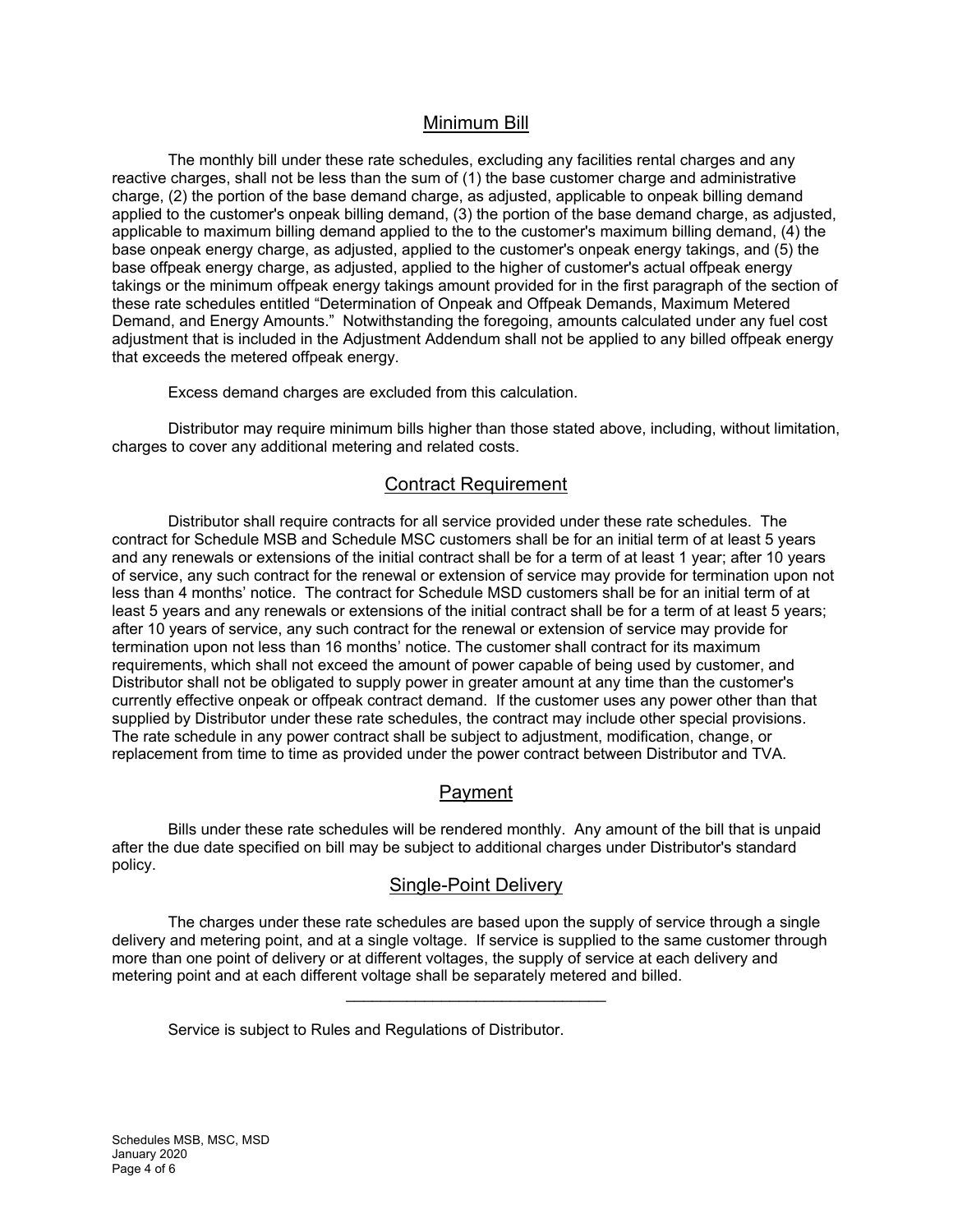# Base Charges Attachment

|                       | Schedule<br><b>MSB</b> | Schedule<br>MSC | Schedule<br>MSD |                              |
|-----------------------|------------------------|-----------------|-----------------|------------------------------|
| Customer Charge       | \$1,560                | \$1,560         | \$1,560         | per delivery point per month |
| Administrative Charge | \$350                  | \$350           | \$350           | per delivery point per month |

## **Demand Charges:**

|                      |                         | Schedule<br><b>MSB</b><br>(\$/kW) | Schedule<br><b>MSC</b><br>(\$/kW) | Schedule<br><b>MSD</b><br>(\$/kW) |                                                                                                                                                                                                                                             |
|----------------------|-------------------------|-----------------------------------|-----------------------------------|-----------------------------------|---------------------------------------------------------------------------------------------------------------------------------------------------------------------------------------------------------------------------------------------|
| Summer<br>Period     | Onpeak<br>Demand        | 10.24                             | 10.24                             | 10.24                             | per month of onpeak billing demand                                                                                                                                                                                                          |
|                      | Maximum<br>Demand       | 2.41                              | 2.09                              | 2.17                              | per month of maximum billing demand                                                                                                                                                                                                         |
|                      | <b>Excess</b><br>Demand | 10.24                             | 10.24                             | 10.24                             | per month of the amount, if any, by which<br>(1) the customer's onpeak billing demand<br>exceeds its onpeak contract demand or (2)<br>the customer's offpeak billing demand<br>exceeds its offpeak contract demand,<br>whichever is higher. |
| Winter<br>Period     | Onpeak<br>Demand        | 9.27                              | 9.27                              | 9.27                              | per month of onpeak billing demand                                                                                                                                                                                                          |
|                      | Maximum<br>Demand       | 2.41                              | 2.09                              | 2.17                              | per month of maximum billing demand                                                                                                                                                                                                         |
|                      | <b>Excess</b><br>Demand | 9.27                              | 9.27                              | 9.27                              | per month of the amount, if any, by which<br>(1) the customer's onpeak billing demand<br>exceeds its onpeak contract demand or (2)<br>the customer's offpeak billing demand<br>exceeds its offpeak contract demand,<br>whichever is higher. |
| Transition<br>Period | Onpeak<br>Demand        | 9.27                              | 9.27                              | 9.27                              | per month of onpeak billing demand                                                                                                                                                                                                          |
|                      | Maximum<br>Demand       | 2.41                              | 2.09                              | 2.17                              | per month of maximum billing demand                                                                                                                                                                                                         |
|                      | <b>Excess</b><br>Demand | 9.27                              | 9.27                              | 9.27                              | per month of the amount, if any, by which<br>(1) the customer's onpeak billing demand<br>exceeds its onpeak contract demand or (2)<br>the customer's offpeak billing demand<br>exceeds its offpeak contract demand,<br>whichever is higher. |